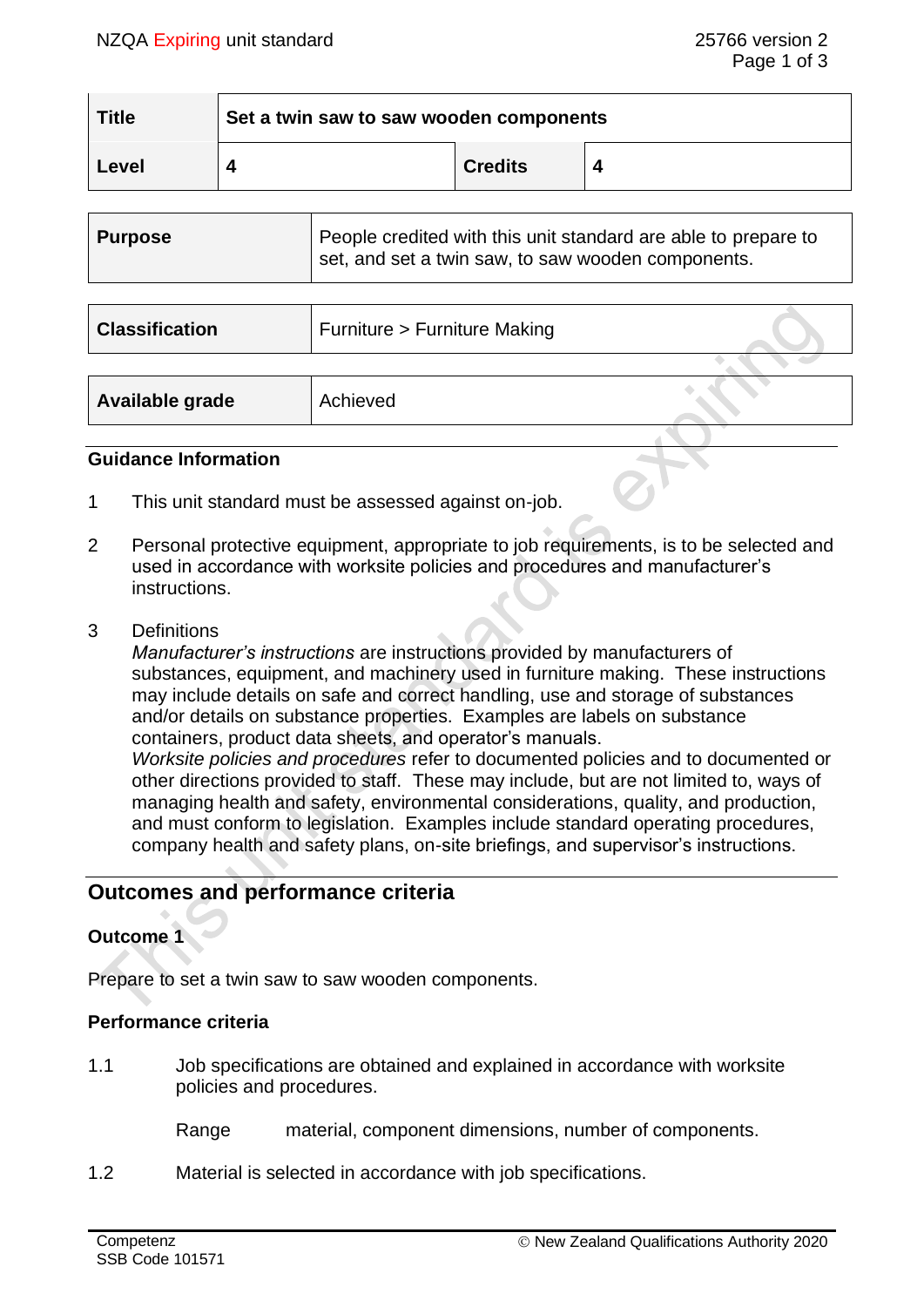1.3 Environmental and safety requirements are met in accordance with worksite policies and procedures.

Range electrical power, lighting, ventilation, dust extraction.

### **Outcome 2**

Set a twin saw to saw wooden components.

### **Performance criteria**

- 2.1 Machine is isolated from the power sources during set up in accordance with worksite policies and procedures.
- 2.2 Method of setting machine is explained in accordance with manufacturer's instructions.

Range length of component, blade height, angle cut.

- 2.3 Component length stop is set in accordance with job specifications.
- 2.4 Blade height is set in accordance with job specifications.
- 2.5 Blade angle is tilted in accordance with job specifications.
- 2.6 Blade replacement procedure is explained in accordance with worksite policies and procedures.
- 2.7 Test piece is run and any adjustments are made to meet job specifications.
- 2.8 Machine maintenance requirements are explained in accordance with manufacturer's instructions.
- 2.9 Machine and work area are made clean, clear, and safe in accordance with worksite policies and procedures.

## **This unit standard is expiring. Assessment against the standard must take place by the last date for assessment set out below.**

| Status information and last date for assessment for superseded versions |  |  |  |
|-------------------------------------------------------------------------|--|--|--|
|                                                                         |  |  |  |

| <b>Process</b> | <b>Version</b> | <b>Date</b>      | <b>Last Date for Assessment</b> |
|----------------|----------------|------------------|---------------------------------|
| Registration   |                | 19 June 2009     | 31 December 2023                |
| Review         | 2              | 10 December 2020 | 31 December 2023                |